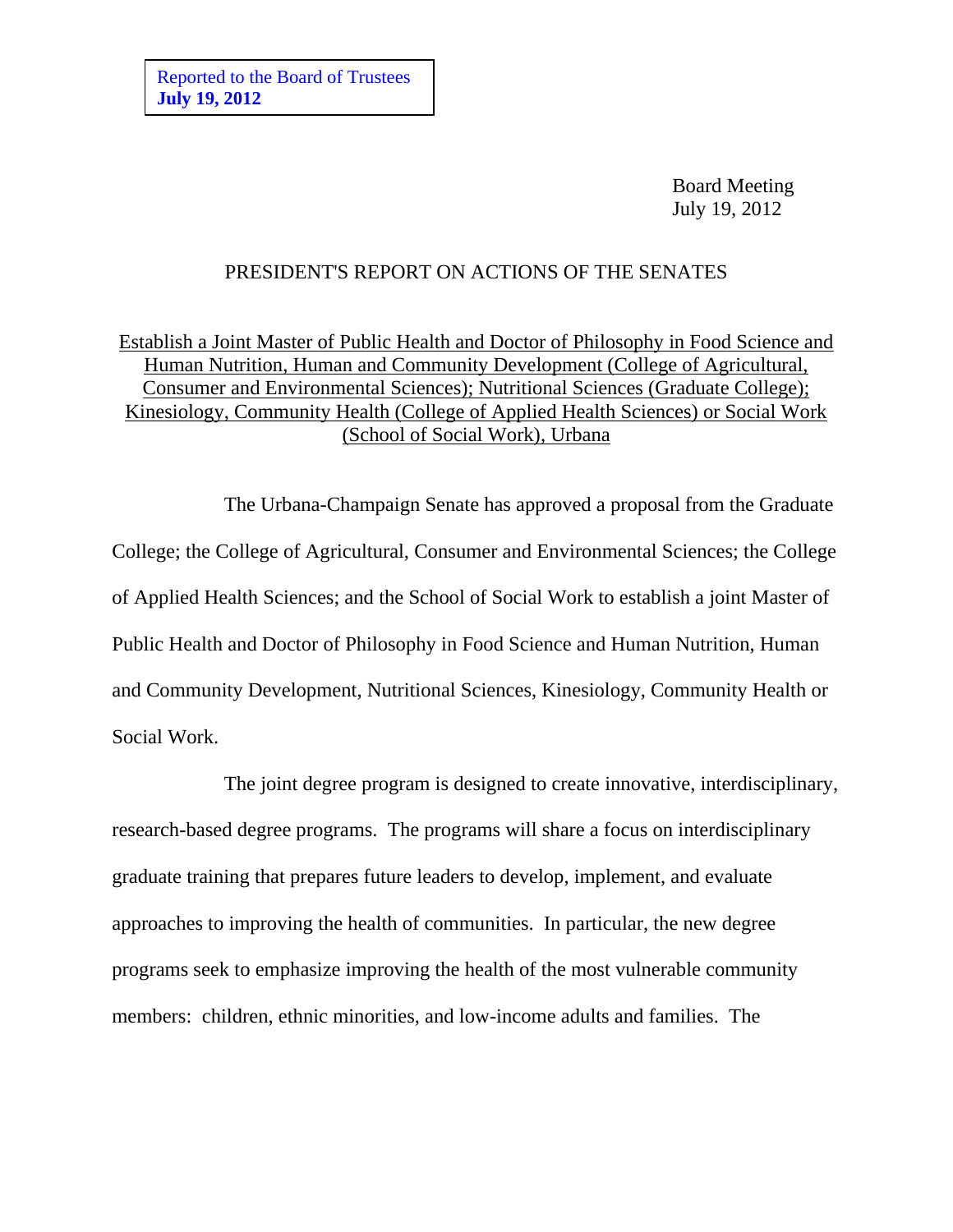programs are intended for students who seek synergism between research skills and practitioner skills in public health.

The proposed joint Ph.D. – MPH degree programs do not require a change in existing coursework, dissertation, or thesis requirements. The proposed program will allow students to apply up to 12 credit hours of coursework to both degrees and is expected to take five years to complete.

## Establish a Master of Social Work/Master of Public Health Joint Degree Program, Jane Addams College of Social Work and School of Public Health, Chicago

The Chicago Senate with the recommendation of the Jane Addams College of Social Work and the School of Public Health has approved the establishment of the Master of Social Work (MSW)/Master of Public Health (MPH) Joint Degree Program.

The joint program integrates the fields of social work and public health. It combines the theoretical approaches and competencies of social work in understanding and responding to individual and community influences on patterns of health and illness, with the tools and applicability of public health approaches to real world health problems. The need for professionals trained in social work and public health is informed by several national and international trends to improve the health and well-being of urban populations. Social work and public health take highly complementary and often overlapping approaches to advancing individual and community health and well-being.

The joint degree provides interdisciplinary preparation in the fields of social work and public health, leading to the completion of both degrees, typically in less

2